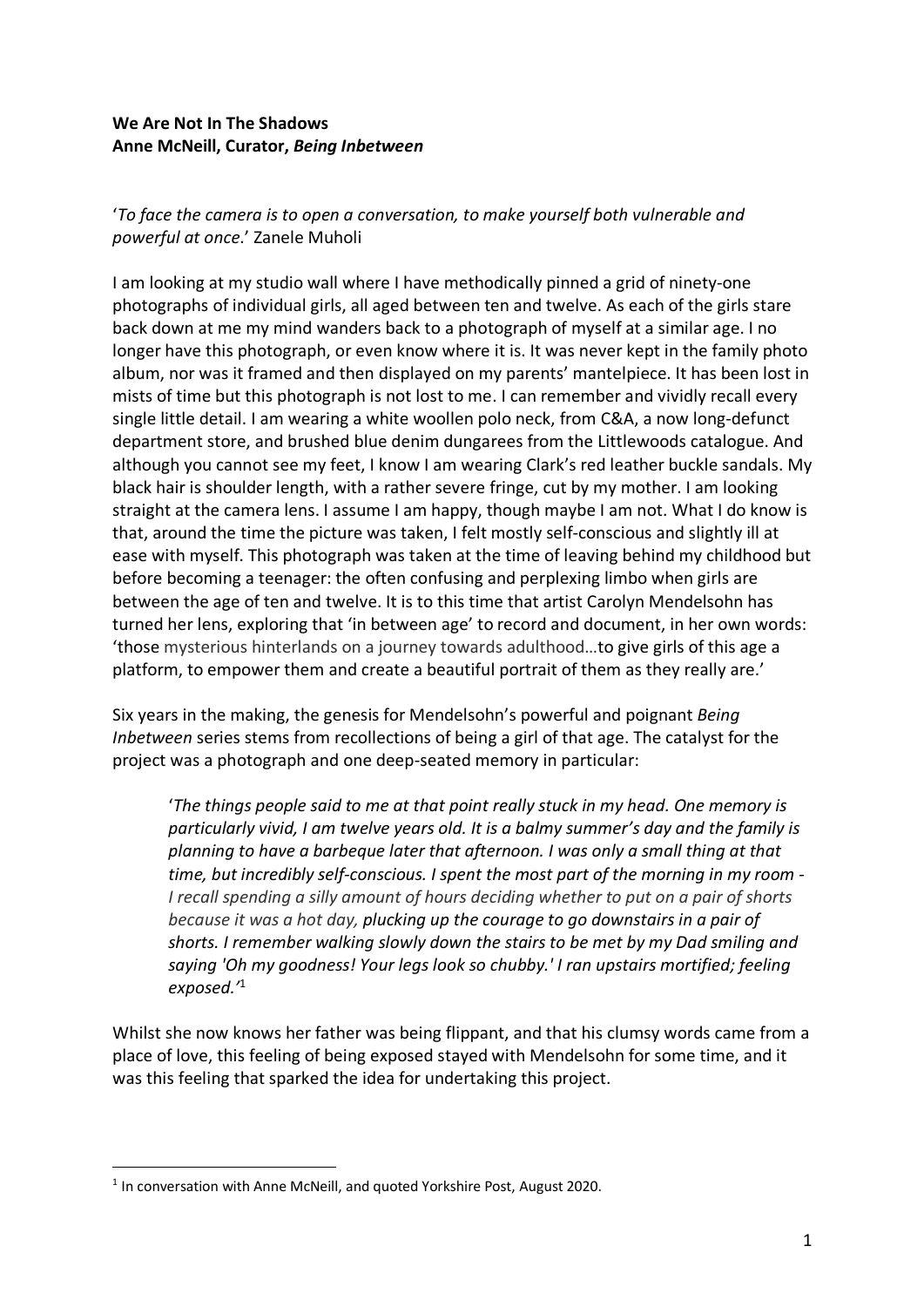*Being Inbetween* is a considered body of work that explores the complex transition for girls who are leaving their childhood behind but are not yet quite adults. Often girls at this age are described as 'tweens' and by implication are part of an amorphous group and not individuals in their own right. From the outset Mendelsohn's intentions were clear; individuality is vital to the project and each girl's visibility is key. Starting with a simple callout via the usual social media channels and word of mouth, the portraits soon began to garner positive press coverage and attention from curators and fellow photographers. This initial interest, combined with Mendelsohn's boundless energy, sensitivity and belief in the project, led to her to go beyond her own networks and significantly expand the project. As the project grew, Mendelsohn was mindful of representation and of the diversity of young people in England today. The resulting ninety-one portraits feature girls from a spectrum of cultural and ethnic backgrounds including Black, Asian, Chinese, dual heritage, and white; disabled girls as well as able-bodied; and girls from a range of socio-economic circumstances.

Mendelsohn's photographic modus operandi is simple and effective. Her peripatetic photo studio set up remains the same throughout. Every portrait is evenly and beautifully lit; the girl's features and gestures recorded against the same grey hand-painted backdrop that slightly changes depending how the light falls on it. In these three-quarter length portraits, each girl looks directly into and at the camera. This is a deliberate tactic employed by Mendelsohn, to ensure the dynamics between herself and the girls are that of participant and collaborator, and not that of a passive sitter. I often hesitate to use the word sitter when describing the person who is being photographed by a photographer as, to me, it implies passivity. Mendelsohn's compelling portraits transcend this passiveness and bestows a certain truthfulness of representation where the girls are both creative participants and collaborators. The girls are looking right back at us, into our eyes, as if to scrutinise us. This careful and measured photographic approach bestows the girls with the authority they deserve, and grants them a certain power held within their gaze. As artist Casey Orr writes,

*'The individual gaze of each girl never averts, never looks away. The power of this series is undoubtedly held in the gaze. There is a stillness: an unapologetic engagement with the viewer. These are girls journeying into adulthood, standing here at a precipice and on the point of no return.' 2*

They inhabit a space that, in the words of Becca, 'let's people see who we really are…and not in the shadows.'

Whilst photography is about observing, the camera can also be a tool for listening, in order to find out more about person being photographed. Each portrait is accompanied by text that represents the subject in their own words, taken from conversations during the sitting. Mendelsohn never pushes for an answer, and it is to her credit that the studio environment she creates is a safe space for the girls to answer these questions with total trust and without fears. She asks each girl the same set of prepared simple questions, beginning with

 <sup>2</sup> Review by Casey Orr for Photomonitor, *Being Inbetween*, curated by Carolyn Mendelsohn and Anne McNeill. Crossley Gallery, Halifax. 2018.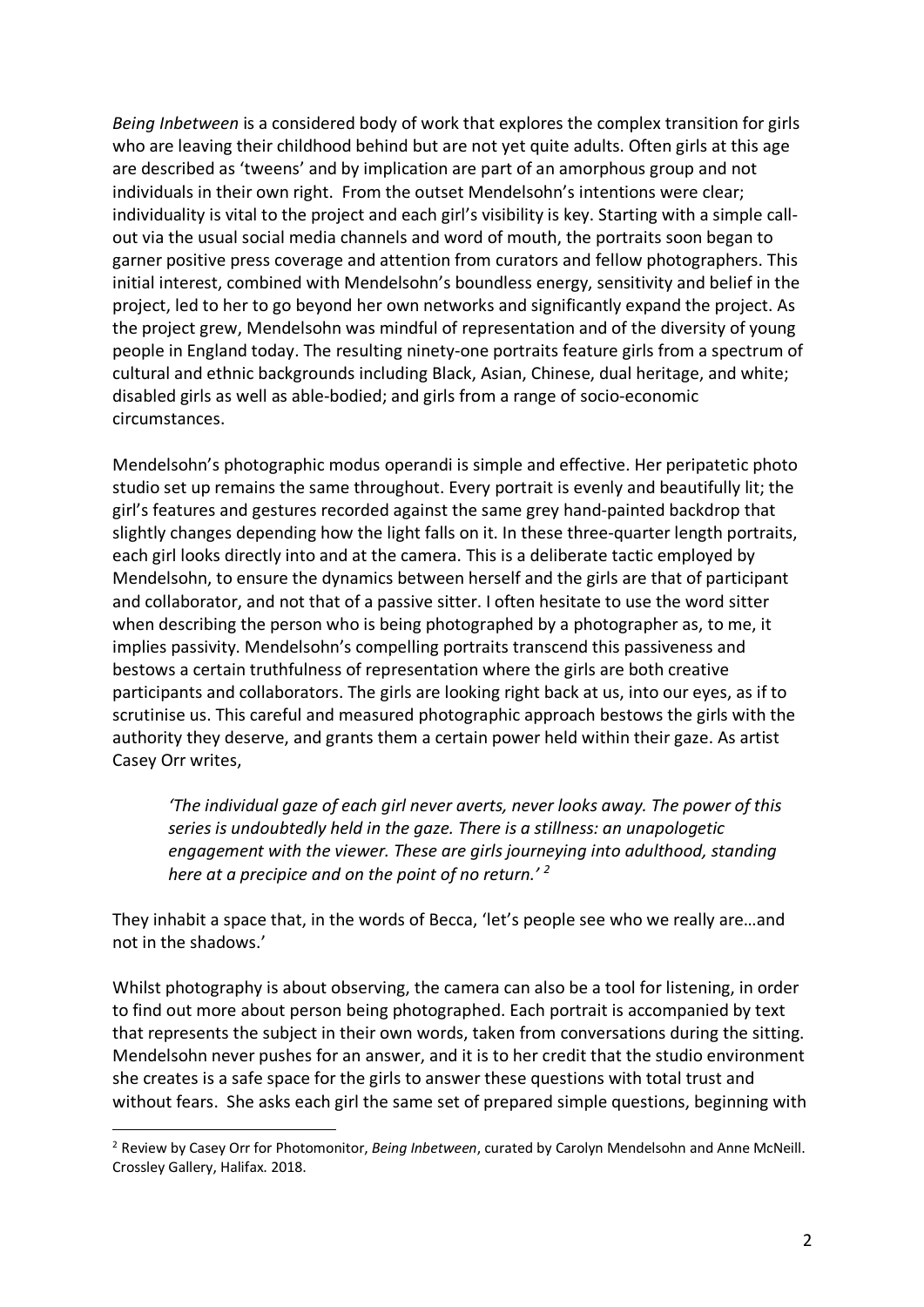factual ones: 'What is your full name? How old are you?', followed by more in-depth and emotionally-charged questions: 'What are your hobbies? What is your ambition? What do you really dislike? What are your hopes for the future?' Finally, the girls are asked if there is anything else they would like to say, a question introduced after a pivotal exchange with Olivia in the early stages of the project. Olivia ended her session by saying:

*'I am 12 years old and I was born with a heart condition…I have been for seven major operations and am due for another in about six months. I used to be worried, but now I am used to them so it's just normal.'*

With these powerful words, Olivia provided a new level of comprehension and a pivotal moment for Mendelsohn that she describes as 'overwhelming and significant'.

Fashion also plays a crucial part in *Being Inbetween*. As a genre, fashion photography more often than not constructs a spectacle; a show in which the model is cast as the performer. Mendelsohn's instructions to the girls before undertaking the photo shoots, are clear and unambiguous. Outfits and clothing are not to be chosen by their parents, overriding the urge, consciously or unconsciously, to present their child in in the best light. This approach empowers the girls to dress in clothes that make them feel comfortable. Accessories and logos act as signposts to reveal meanings to the viewer, as we try to decode these contemporary motifs. Becca, who has cerebral palsy and uses a wheelchair, wears a t- shirt that that wittily and unashamedly proclaims I'M JUST IN IT FOR THE PARKING. Ruby, who states 'not everybody is like what you see in the magazines…everyone is perfect and unique in their own way', declares on her t-shirt that she is an INFLUENCER. Each girl's outfit can be viewed as the outward manifestation of their personality; each girl the author of her own look and artist of her own image.

Mendelsohn's empathetic portraits capture each girl's uniqueness and her own distinctive personalitiy and 'celebrate the beauty that is wholly them, one that is sometimes concealed in silence, attitude, embarrassment and self-consciousness'.<sup>3</sup> Body language and gestures play a large part; even the girls who are shy and introverted present confident smiles. Sometimes, arms are folded across their body, not in an ill at ease, protective manner, but in poses that denote strength and dignity. The girls have the authority of their own destiny and they are declaring, in a proud and positive way, WE ARE HERE. In the words of Stephanie, 'it's important you want to be *you* and no-one else'. Mendelsohn says, 'they are so many things; strong, characterful, wise, fearful, fearless, funny, and unique, but often people underestimate them and don't listen to them.' 4

The final portraits were shot three weeks before the world went into lockdown, and it was when Lottie, answered that her fear was coronavirus, that an unexpected outcome of the project dawned on Mendelsohn:

*'Having done the series over more than five years, the interesting thing is, and I hadn't anticipated this, is that it has also recorded changes in what was happening in* 

<sup>&</sup>lt;sup>3</sup> In conversation with Anne McNeill

<sup>4</sup> Huffington Post UK 2016